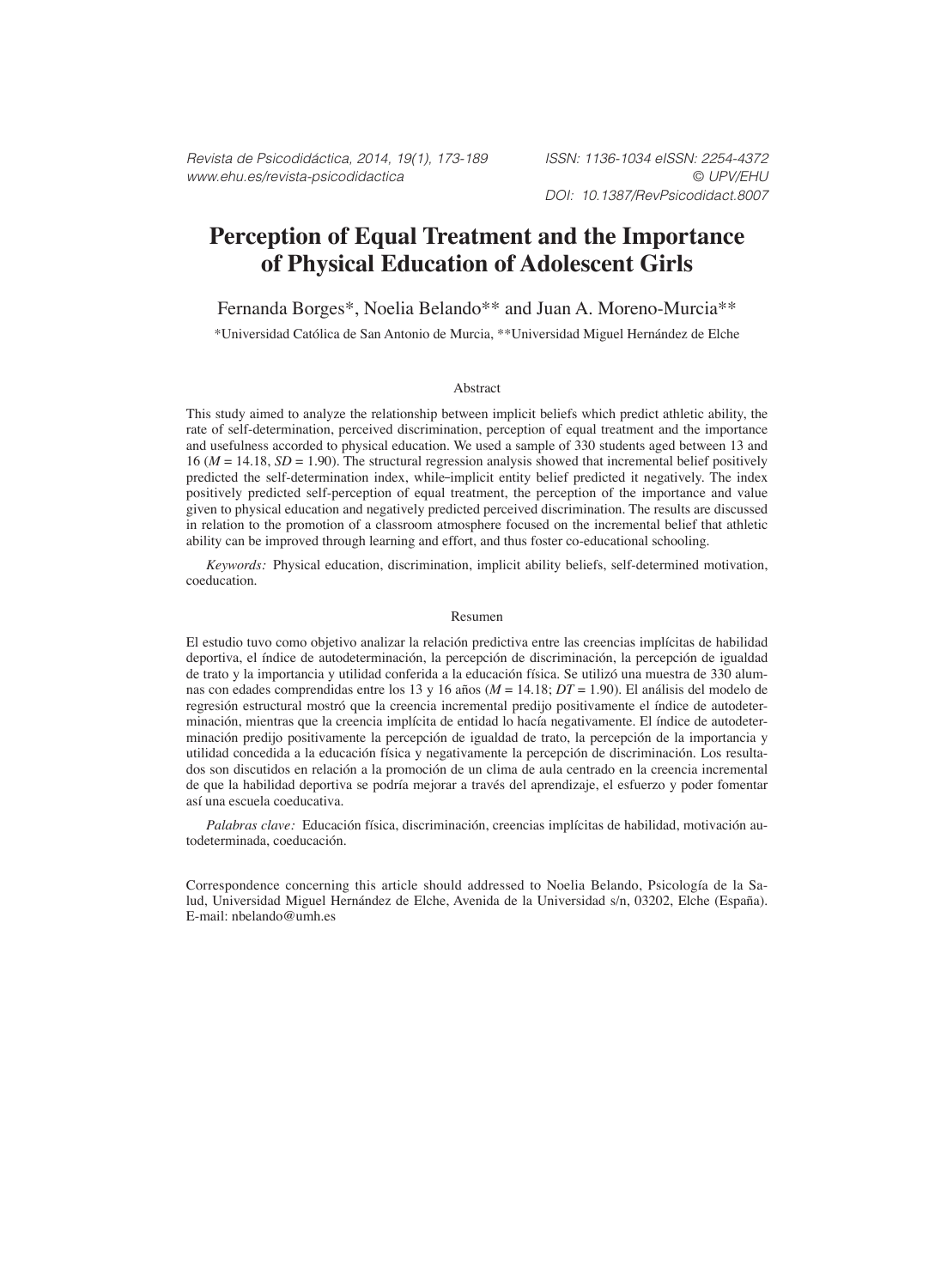#### **Introduction**

There is still a noticeably sharp decrease in participation in physical activities (Pratt, Macera, & Blanton, 1999) and in adolescent girls' interest in physical education (Deem & Gilroy, 1998; Shropshire, Caroll, & Yim, 1997). In the education curriculum, contents focus predominantly on physical condition and group sports which are traditionally associated with males, and this conflicts with the interests of female students who tend more towards activities to improve health, skills development, cooperative activities, enjoyment and activities which foster social relations (Hicks, Wiggins, Crist, & Moode, 2001; Moreno & Cervelló, 2010); an aspect which reflects both unequal opportunities and discrimination among participants (Moreno-Murcia, Cervelló, González-Cutre, Julián, & Del Villar, 2011; Scraton, 1992). The physical-sports activities provided in physical education classes do not seem to meet students' needs or encourage their motivation towards doing physical sports activities in general (Sport Council, 1998; Williams & Woodhouse, 1996). Different studies seem to indicate that in educational contexts women show higher levels of important social values such as responsibility about learning, and value social relationships more highly (Cecchini, González, Méndez-Giménez, & Fernández-Río,

2011; Fernández-Río, Méndez-Giménez, Cecchini, & González de Mesa, 2012; Guan, McBride, & Bruene, 2006). In view of the problems of inequality still found in physical education classes, it is necessary to take an in-depth look into the importance of how youngsters who do sport form the nature of their beliefs about sports skills, leading them towards a greater self-determined motivation related to co-educational aspects, which in turn, would yield positive consequences from doing physicalsports activities.

In this sense, from a general psychology perspective (Dweck, 1999) and in its application to the physical-sports area (Biddle, Soos, & Chatzisarantes, 1999) two types of implicit belief about sports skill are maintained: an incremental belief according to which the skill can be improved through effort and learning; and an entity belief which considers skill as something stable, and therefore, is not susceptible to change. For example, students could see the cardiorespiratory capacity to run for an hour as something fixed, unalterable and innate (entity theory of cardiorespiratory capacity) or as something malleable and trainable (incremental theory of cardiorespiratory capacity). According to Dweck, 1999, students with an entity belief are more likely to adopt a behavior based on their ability to beat others through their mastery of a sports skill, while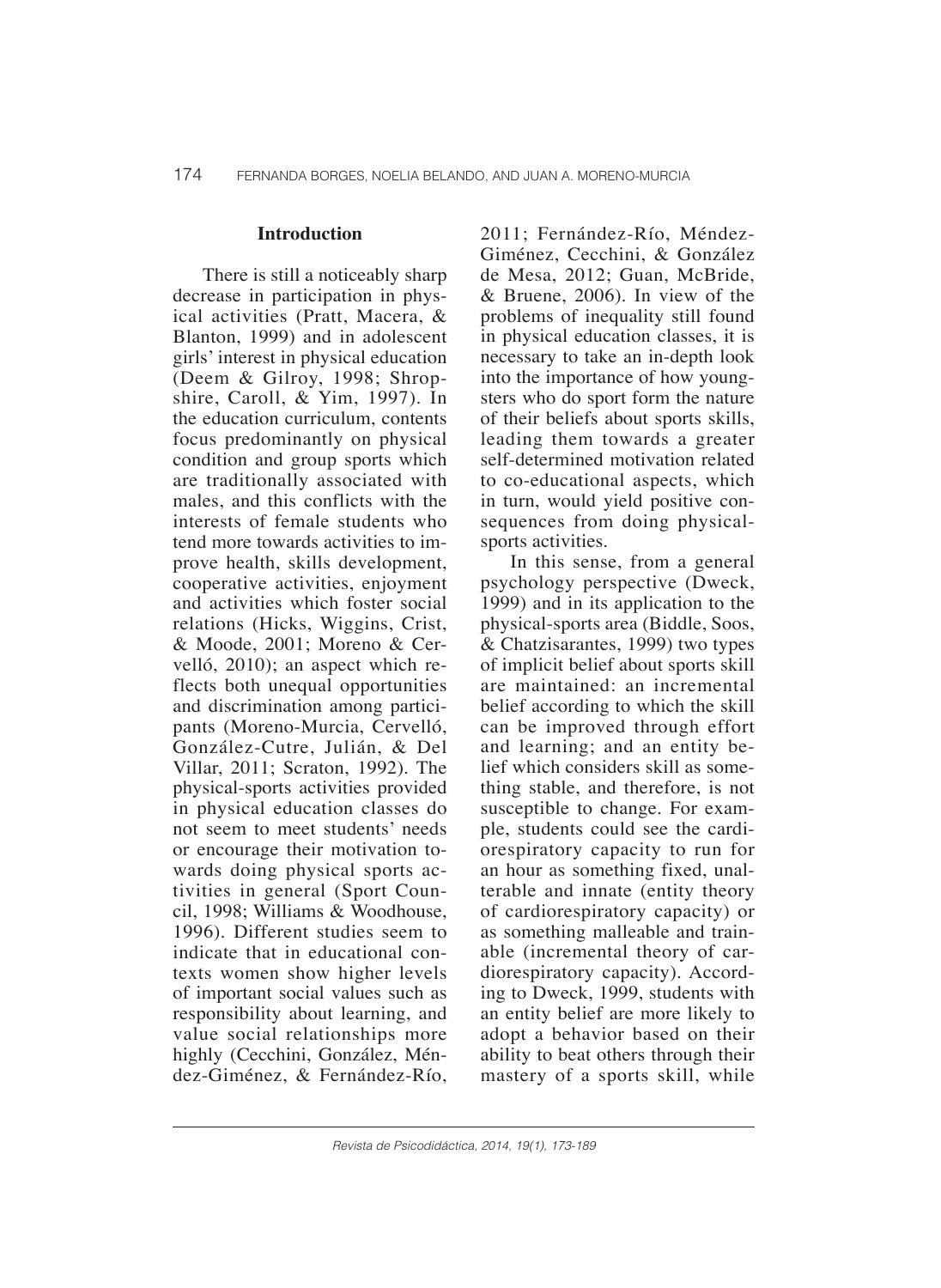those who have an incremental belief are more likely to show a behavior of involvement in the teaching-learning process of a skill and display a more self-determined motivation. In this line, Nicholls (1992) considers that implicit skill concepts or beliefs are based on people's understanding of the differences between ability and effort. One stable skill concept is the belief that skill cannot be modified with effort or practice and performance depends on innate abilities. While an acquired skill concept implies that it can be improved with an increase in effort and practice. Children reach a mature comprehension of skill at around 12; at that age they are capable of distinguishing the concepts of effort, ability, luck and task difficulty (Nicholls, 1992), although as Xiang, Lee, and Williamson (2001) point out, some adolescents who understand the difference between ability and effort still believe in the effectiveness of effort.

In the natural forming of beliefs about sports skill, the characteristics of social context could modulate the appearance of these beliefs. Students could show an incremental belief about sports skill if their teacher considers that skill can be improved through learning. On the other hand, when a teacher promotes aspects of social comparison and innate talent, students could be conditioned to believe that in practice skill cannot be developed through dedication and effort, but is inherent in certain people with an aptitude for it (González-Cutre, Sicilia, & Moreno, 2008; Ommundsen, 2001). So, positive behavior by the teacher, understood as the classroom climate generated in physical education classes, could promote a more self-determined type of motivation and achieve positive attitudes towards physical education during adolescence (Moreno-Murcia, Zomeño, Marín de Oliveira, Ruiz, & Cervelló, 2013; Ntoumanis & Biddle, 1999; Ryan, Stiller, & Linch, 1994; Standage, Duda, & Ntoumanis, 2003).

In this line, the self-determination theory (Deci & Ryan, 1985) affirms that different social and contextual factors influence a more or less self-determined type of motivation which students may experience in the classroom (family, teacher and peers). It seems that when these social and contextual factors provide a motivational climate oriented towards the importance of the teaching-learning process of a sports skill, where there is equal treatment of the learning focus (Fortier & Grenier, 1999; Papaioannou, 1998a), this could stimulate the appearance of a more self-determined regulation of behavior (Biddle et al., 1995; Goudas, 1998; Moreno, Llamas, & Ruiz, 2006) and a greater evaluation of physical education (Pa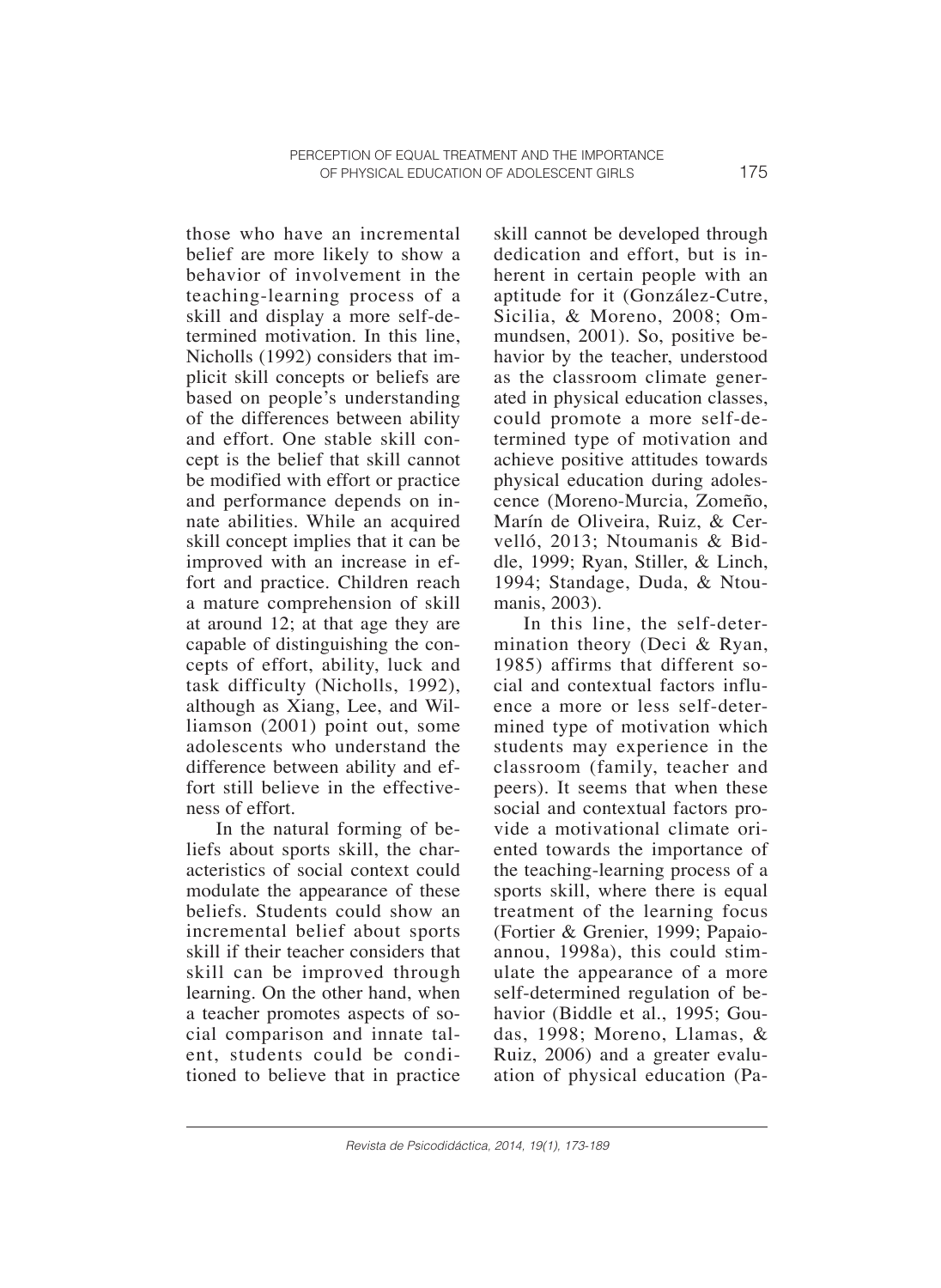paioannou, 1998b) in learners. Teachers' work and the studentteacher relationship are strongly related to students' general involvement and especially to their cognitive involvement in learning (Ros, Goikoetxea, Gairín, & Lekue, 2012). By providing environments which favor a climate that involves the task (climate focused on the importance of the learning process of a skill), students would be able to see their personal progress and assume an incremental belief of their sports skill, which would enable them to deal with physical exercises with a greater self-determined motivation and positive behavior towards physical education (Ryan et al., 1994; Sicilia, Águila, González-Cutre, & Moreno-Murcia, 2011).

On the basis of the revised research, this study aimed to analyze the predictive relations between different types of implicit sports skill beliefs, self-determined motivation, co-educational aspects (perception of equal treatment and discrimination) and the importance that students give to physical education. From this perspective the aim is to take an in-depth look into the importance of an incremental belief about sports skill in order to favor a more self-determined motivation in students, which in turn could contribute towards more coeducational behaviors and the importance of physical education in the classroom. In this respect, it

was hypothesized that an incremental belief about sports skill would positively predict the selfdetermination index, and an entity belief in sports skill would predict it negatively. A second hypothesis is that self-determined motivation would negatively predict discrimination and positively predict equal treatment and the importance and usefulness students give to physical education.

### **Method**

# **Participants**

The sample consisted of 330 female physical education students aged between 13 and 16  $(M = 14.18; SD = 1.90)$  from eight secondary education schools from the region of Murcia and the province of Alicante. Four schools were randomly selected from each province with an even division in the number of students. 51.9% of the whole sample were from schools in Murcia and 48.9% were students from schools in Alicante. The academic year for the whole sample was 100 students in 2<sup>nd</sup> year secondary education (age: *M* = 13.45, *SD* = .68), 105 3rd year  $(M = 14.89, SD = .90)$ , 85 in the  $4<sup>th</sup>$  year (*M* = 15.60, *SD* = .92) and 40 in the 1st year of "Bachillerato"  $(M = 16.08, SD = 1.10)$ . Non-probability and casual sampling is used (also referred to as convenience sampling).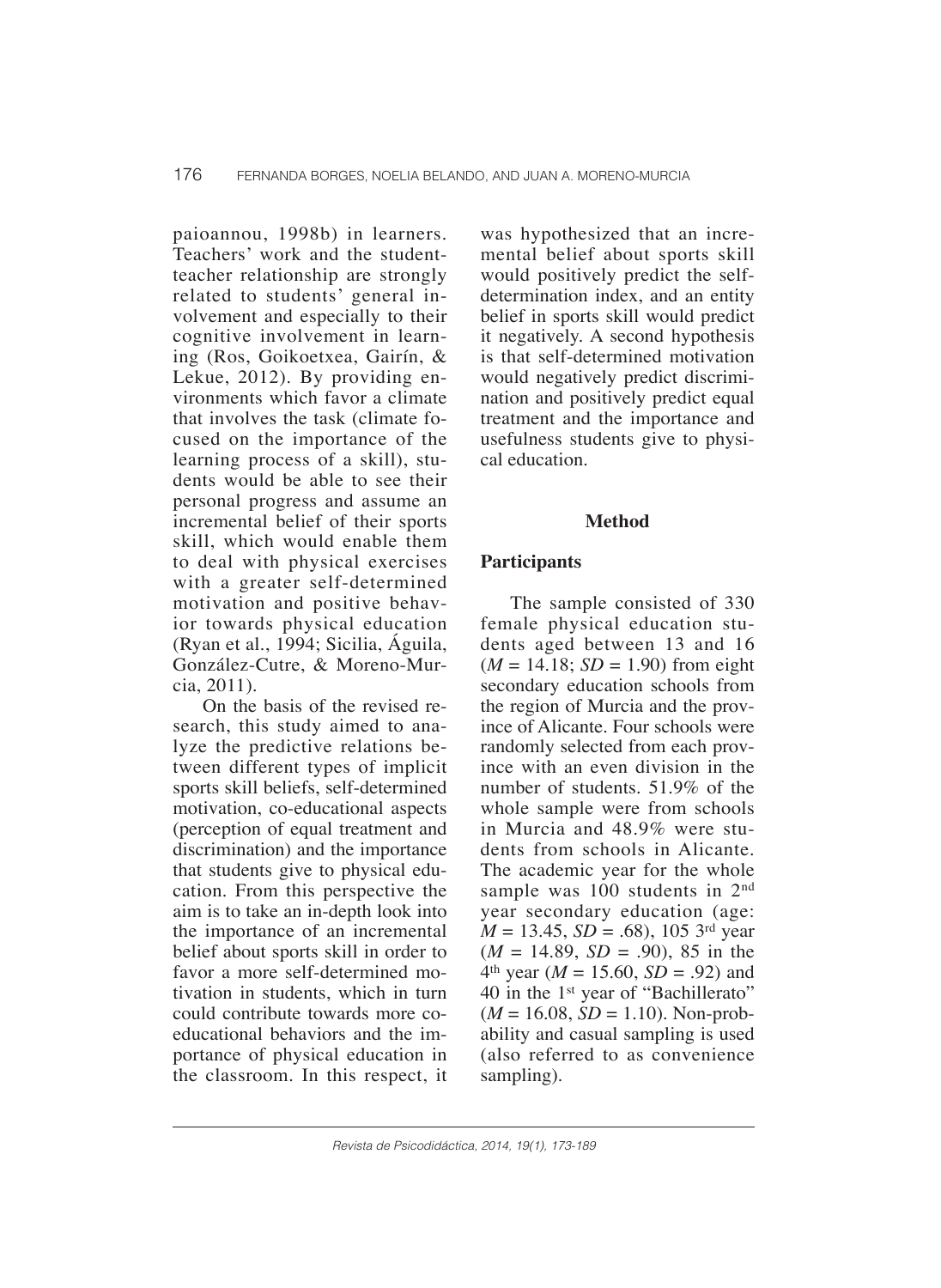### **Variables and instruments**

The study target variables are classified into three groups following the indications of the hierarchical model of intrinsic and extrinsic motivation by Vallerand (1997, 2001), which clearly and graphically presents the relations that exist between the different constructs defined by the theory of self-determination: social factors represented by implicit beliefs about skill, types of motivation considered through the self-determination index, consequences such as perception of equal treatment, perceived discrimination and the importance and usefulness accorded to physical education.

In order to measure implicit beliefs about sports skill, the Spanish version of the *Conceptions of the Nature of Athletic Ability Questionnaire-2* (Biddle, Wang, Chatzisarantis, & Spray, 2003) by Moreno-Murcia, Cervelló-Gimeno, Martinez-Galindo, and Moreno (2013) was used. The scale is made up of 12 items which are grouped into two factors: six items make up the dimension - incremental belief about sports skill (e.g. "to be successful at sport it is necessary to learn techniques and skills, and practice them regularly") and six items for entity belief about sports skills (e.g. "It is difficult to change how good you are at a sport"). The responses are given on a Likert scale which ranges from 1 (*Totally* 

*agree*) to 5 (*Totally disagree)* introduced by the phrase "Your beliefs about your sports skill are …". Internal consistency was .77 for entity belief and .78 for incremental belief.

To measure motivation in physical education, the Spanish version (Moreno, González-Cutre, & Chillón, 2009) of the *Perceived Locus of Causality Scale* by Goudas, Biddle, and Fox (1994) was used. The questionnaire is made up of twenty items grouped into five factors each consisting of four items: intrinsic motivation (e.g. "Because physical education is good fun"), identified regulation "Because I can learn skills that I could use in other areas of my life"), introjected regulation (e.g. "Because I would feel bad about myself if I didn't do it"), external regulation (e.g. "Because I'll have problems if I don't do it") and demotivation (e.g. "But I really feel that I'm wasting my time in physical education"). The responses completed the phrase "I participate in physical education class...") and answers were given on a Likert scale of 0 (*Not true at all*) to 4 (*Totally true*). Internal consistency was .81 for intrinsic regulation, .81 for identified regulation, .74 for introjected regulation, .77 for extrinsic regulation and .81 for demotivation. The self-determination index (SDI) was calculated with the factors from this scale, which indicated to what extent students' motivation was self-determined.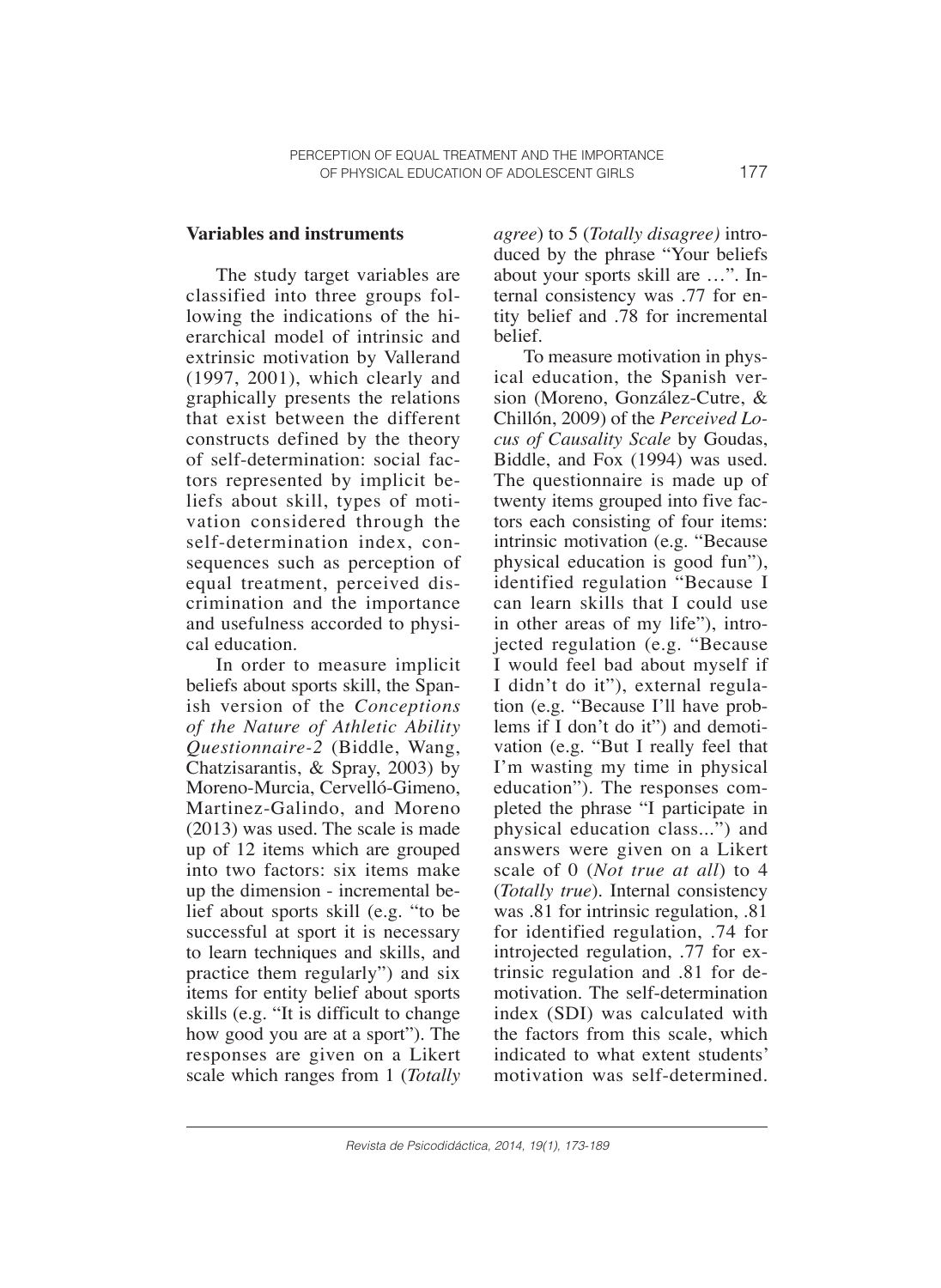To calculate the self-determination index (SDI) (Vallerand, 1997) the following formula was used:  $[(2 \times Inttrinsic regulation) + Identi$ fied regulation] – [(External regulation + Introjected regulation) / 2]  $+$  (2  $\times$  Demotivation).

The scale designed by Cervelló, Jiménez, Del Villar, Ramos, and Santos-Rosa (2004) was used to measure perception of equality-perceived discrimination of students in physical education class. The questionnaire consists of nineteen items, twelve of which belonged to the behaviors of the equal treatment factor (e.g. "In physical education class my teacher shares out material equally among the male and female students") and seven items made up the discrimination behaviors factor "In physical education class the teacher pays different attention to the boys than to the girls"). The responses are given on a Likert scale from 1(*Totally disagree*) to 10 (*Totally agree*), preceded by the sentence "You consider that your physical education teacher…". This questionnaire showed internal consistency of .90 for equal treatment and .72 for discrimination.

The questionnaire by Moreno et al. (2006) was used to measure the importance and usefulness of physical education for students. The scale consists of three items (e.g. "I consider it important to receive physical education classes", "I think that physical education

class is one of the most important subjects in comparison with the rest" and "I think that the things I learn in physical education will be useful to me in my life"). The introductory phrase for the items was "As far as physical education classes are concerned…". The responses were scored on a Likert scale from 1 (*Totally disagree)* to 4 (*Totally agree*). Internal consistency was .82.

### **Procedure**

The heads of the different secondary education schools were contacted to inform them about the objective of the research and to ask them for their collaboration. In order for minors to be able to participate, parents were asked for their written authorization and were also informed about the purpose of the research. The questionnaires were completed in one of the physical education classes under the supervision of the lead researcher, who dealt with any queries that arose. The questionnaires were answered individually and in optimum conditions for students to be able to concentrate - it took approximately 15 minutes to complete them. Participation was voluntary and anonymous.

#### **Data analysis**

Firstly, the descriptive statistics for all the target variables (mean and standard deviations) were cal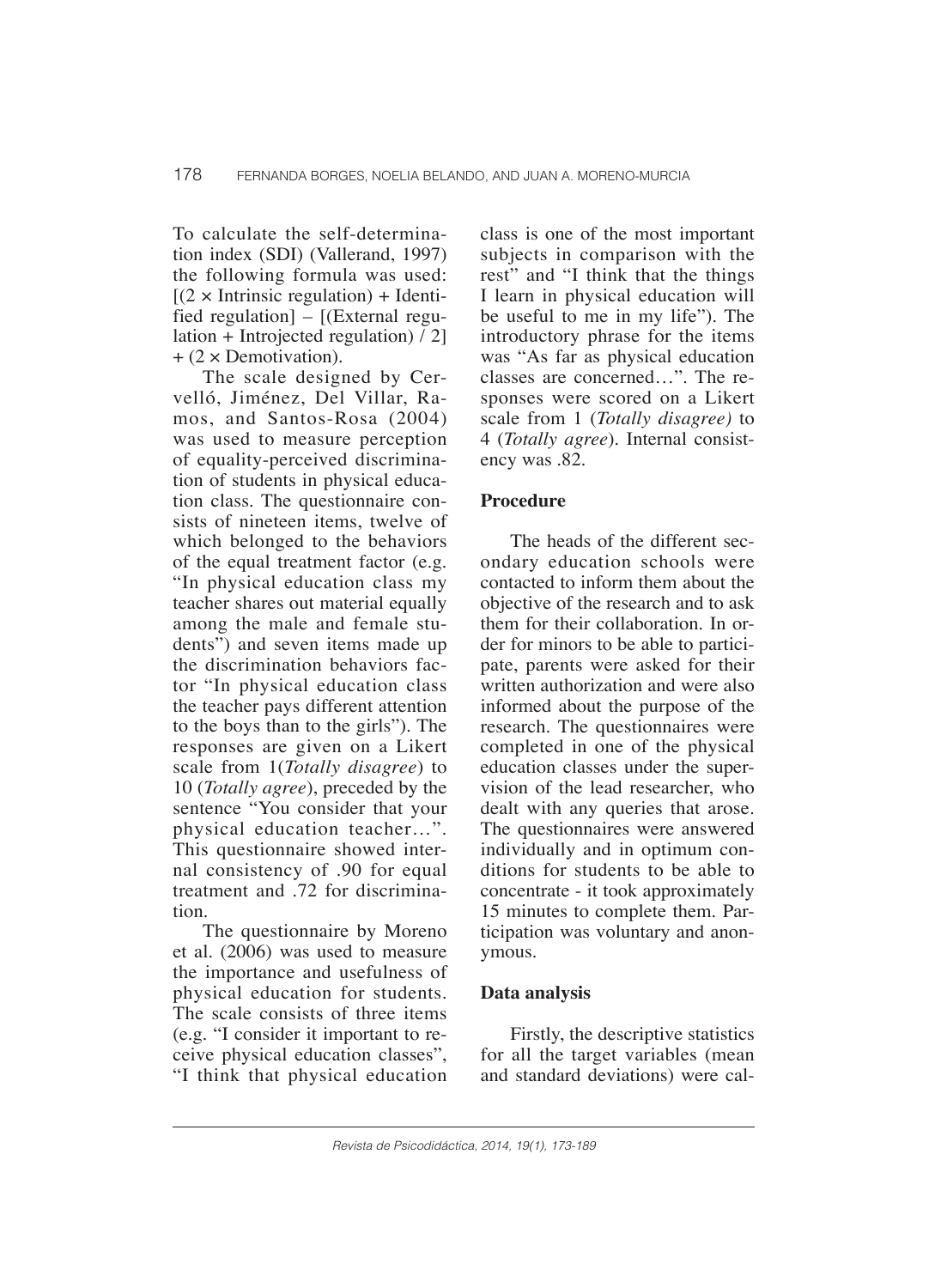culated and internal consistency for each factor was analyzed using Cronbach's Alpha coefficient and bivariate correlations. Likewise, a structural regression model was estimated to analyze the hypothesized relations between the variables. The two-step approach proposed by Anderson and Gerbing (1988) was used: firstly, a measure model was calculated which gave construct validity to the dimensions, based on the twelve measures observed and on the six latent constructs which freely correlated (Anderson & Gerbing, 1988); secondly a structural equation model was formulated which analyzed the predictive measures between implicit beliefs about sports skill, the self-determination index, discrimination, equal treatment and the importance and usefulness accorded to physical education. SPSS 20.0 and AMOS 20.0. statistical software was used for the data analysis.

#### **Results**

# **Descriptive analysis and bivariate correlations**

Incremental belief about sports skill obtained a higher score than entity belief about sports skill,  $(M = 4.00)$  and  $(M = 2.60)$  respectively. The self-determination index fluctuated from –18.50 to 16.75, with a value of  $(M = 4.61)$ . Perception of equal treatment presented a higher valuation than perceived discrimination. Perception of the importance and usefulness given to physical education presented a value of  $(M = 2.78)$  (See Table 1). In the correlation analysis, it was noted that implicit entity belief about sports skill correlated positively with perceived discrimination and negatively with incremental belief, the self-determination index and perception of equal treatment. The self-determination index correlated negatively with perceived discrimination and positively with incremental belief, perception of equal treatment and perception of the importance and usefulness given to physical education. Perceived discrimination correlated negatively with the self-determination index and perception of equal treatment and positively with implicit entity belief about sports skill. The perception of the importance and usefulness accorded to physical education correlated positively with all the variables except with implicit entity belief about sports skill and with perceived discrimination.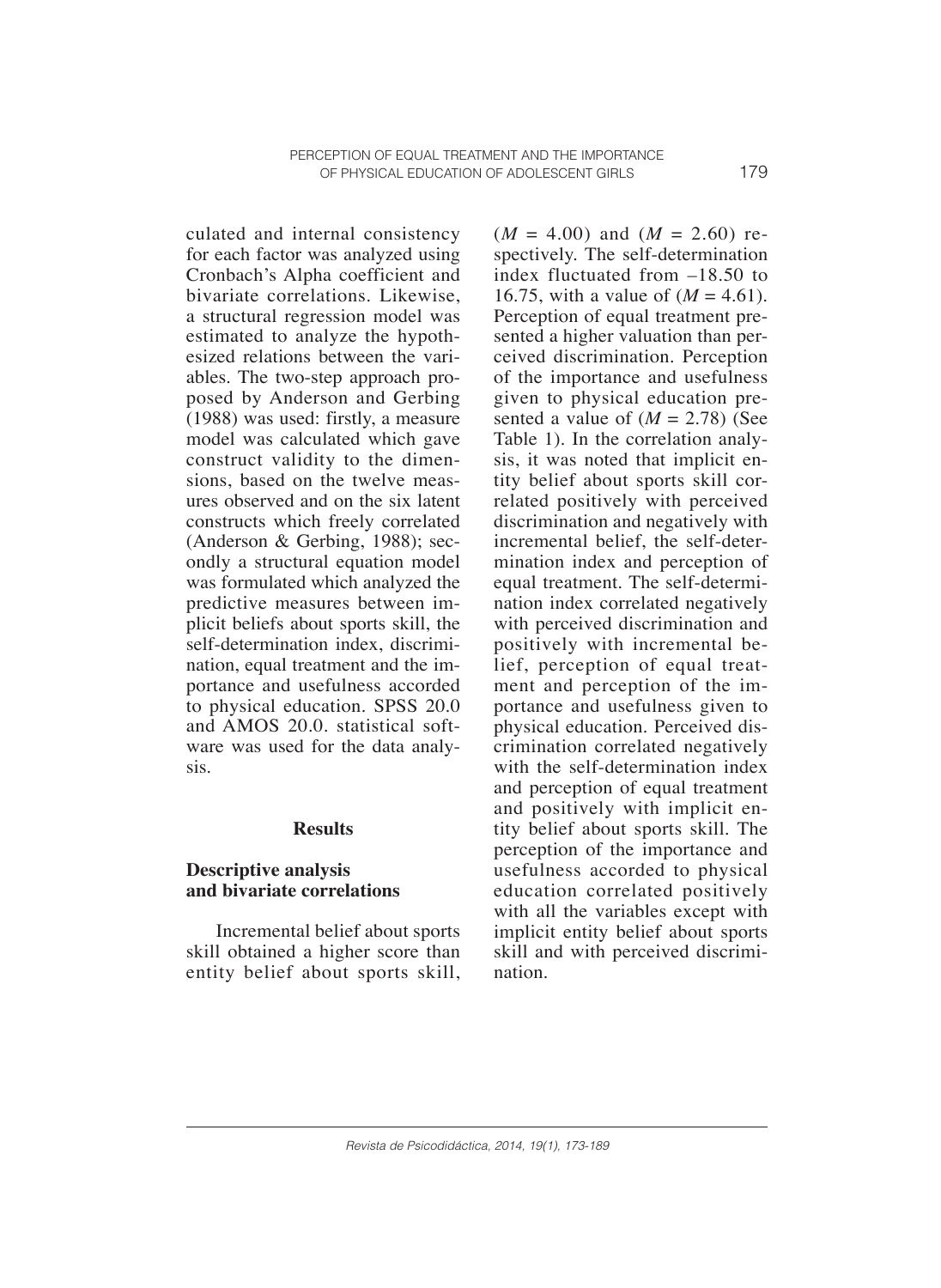| I |  |
|---|--|
|---|--|

*Descriptive Statistics and Correlations for all the Variables*

| Variables                                            | M             | SD <sub>-</sub>   |                          | $\alpha$ R 1 2 |     |          | 3       | $\overline{4}$ | $\overline{5}$ | 6       |
|------------------------------------------------------|---------------|-------------------|--------------------------|----------------|-----|----------|---------|----------------|----------------|---------|
| 1. Entity belief                                     | 2.60          | .85               | .77                      | $1-5$          | $-$ | $-.23**$ | $-31**$ | $.25***$       | $-.15*$        | $-.10$  |
| 2. Incremental belief                                | 4.00          | .79               | .78                      | $1-5$          |     |          | $.45**$ | $-.00$         | $.36***$       | $.35**$ |
| 3. SDI                                               |               | $4.61 \quad 6.12$ | $\overline{\phantom{m}}$ | $1 - 4$        |     |          |         | $-.17**$       | $.38**$        | $.45**$ |
| 4. Perceived discrim-<br>ination                     | $4.25$ $2.17$ |                   | .62                      | $1 - 10$       |     |          |         |                | $-.30**$       | $-.12$  |
| 5. Equal treatment<br>Perception                     | 7.72 2.01     |                   | .90                      | $1 - 10$       |     |          |         |                |                | $.30**$ |
| 6. Importance of<br>physical education<br>perception | 2.78          | .71               | .82                      | $1-4$          |     |          |         |                |                |         |

*Note.*  $* p < .05; ** p < .001; M = Mean; TD = Typical deviation; \alpha = Cronbach's alpha; R = Range;$  $SDI = Self-determination index$ .

#### **Structural regression model analysis**

In order to make an analysis of the measure model and test the structural regression model (SEM) the number of latent variables per factor was reduced, this is especially recommended when the sample size is not particularly big compared with the number of model variables (Marsh, Richards, Jonson, Roche, & Tremayne, 1994; Vallerand, 2001, 2007). This reduction can be achieved by combining items in pairs. In this way, half of the first items for each subscale were averaged to form the first block of items, and the second half of items were averaged to form the second block of items , and so on until the last one. Marsh et al. (1994) suggested using pairs of items because the results are more reliable, they tend to be distributed more normally and because they half the ratio of the number of variables measured in the model and the number of participants.

Since the Mardia coefficient was high (97.20), the maximum verisimilitude estimation method was used together with the bootstrapping method, which made it possible to assume that the data were robust to the lack of normality (Byrne, 2001). In the same way, a series of *fit* coefficients were considered to evaluate the goodness of fit of the measure models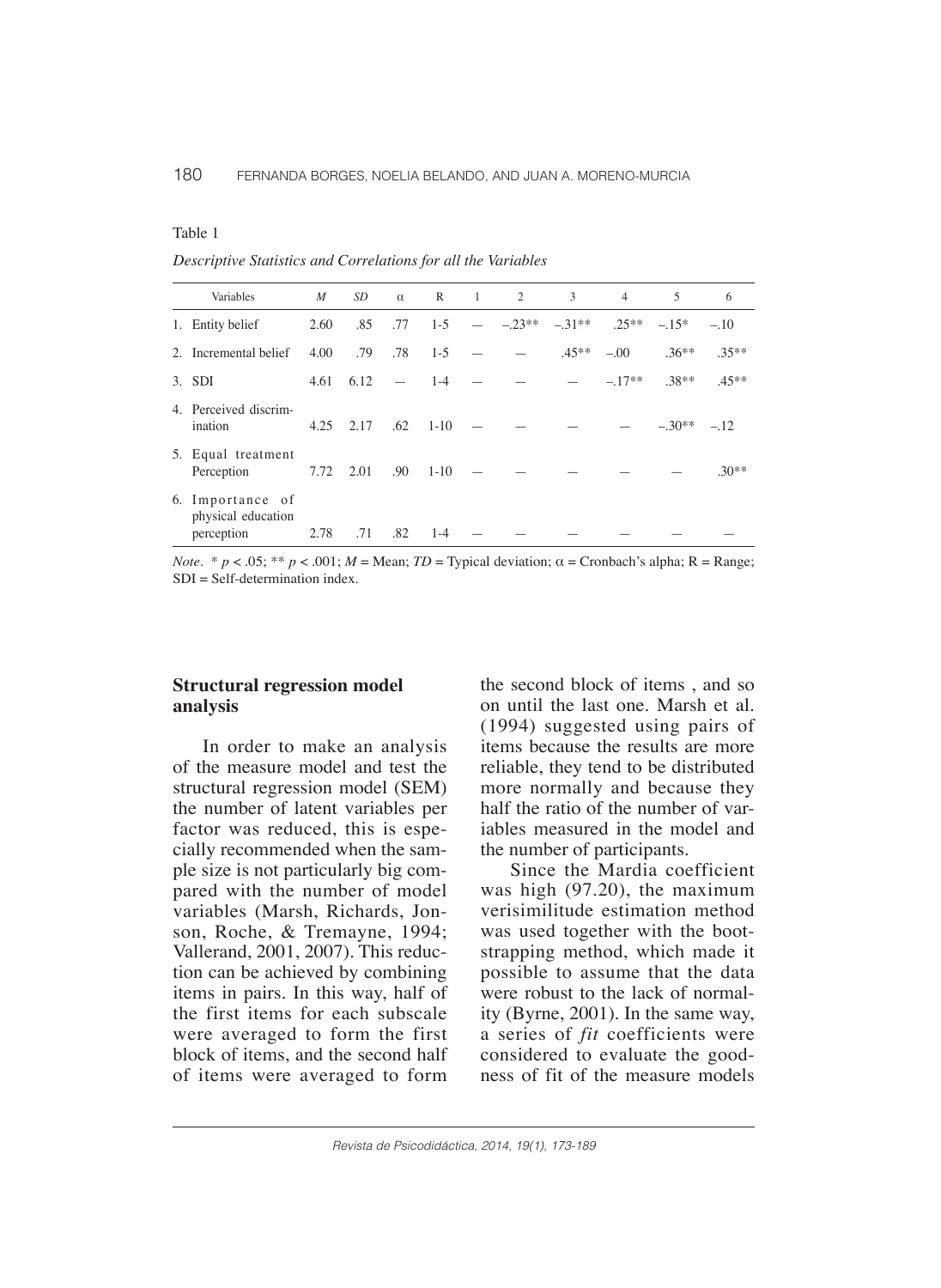with the empirical data. So, based on the contributions by different authors (Bentler, 1990; Bollen & Long, 1993; McDonald & Marsh, 1990), the goodness of fit indices which were considered for evaluating the goodness of the measurement were:  $\chi^2$ ,  $\chi^2$ /d.f., RMSEA (Root Mean Square Error of Approximation), RMSR (Root Mean Square Residual) and the incremental indices (CFI, IFI and TLI). These goodness of fit indices are considered acceptable when:  $\chi^2$ / d.f. is lower than 5, the incremental indices (CFI, IFI and TLI) are higher than .90 and the error indices (RMSEA and RMSR) are lower than .08 (Browne & Cudeck, 1993; Hu & Bentler, 1999). The indices obtained were adequate:  $χ²$  $(39, N = 230) = 36.60, p = .00; \chi^2/$ d.f. = 1.90; CFI = .99; NFI = .97;  $TLI = .99$ ; RMSEA =  $.001$ ;  $RMSR = .03$ . Discriminant validity was also examined, taking into account that the correlation between the latent variables, attenuated by the measure error  $(+/- 2)$  times the measure error), was lower than 1.0. Therefore, according to the previous indications, the results showed the measure model to be adequate.

The second step consisted in verifying the structural regression model and the measure model simultaneously, which makes it possible to focus on the conceptual interaction between the latent factors: implicit (entity and incremental) beliefs about sports skill, selfdetermination index, perceived discrimination, perception of equal treatment and the perception of the importance and usefulness accorded to physical education. The examination of the goodness of fit model showed the following fit indices:  $\chi^2$  (30,  $N = 230$ ) = 91.25,  $p = .00$ ;  $\chi^2$ /d.f. = 1.90; CFI = .96;  $NFI = .92$ ;  $TLI = .94$ ;  $RM SEA = .06$ ; RMSR = .07. The results of the structural regression model (Figure 1) established that implicit incremental belief about sports skill positively predicted the self-determination index, while implicit entity belief predicted it negatively. The self-determination index positively predicted the perception of equal treatment and negatively predicted perceived discrimination. In turn, the self-determination index positively predicted the importance and usefulness accorded to physical education. Explained variances of 6% were obtained for perceived discrimination, 23% for perception of equal treatment and 31% for perception of the importance and usefulness accorded to physical education. All the weights for standard regression are standardized and are statistically significant ( $p < .05$ ).

#### **Discussion**

The implicit belief that students have about sports skill could influence their motivation towards doing physical activity and achieve positive consequences on a cogni-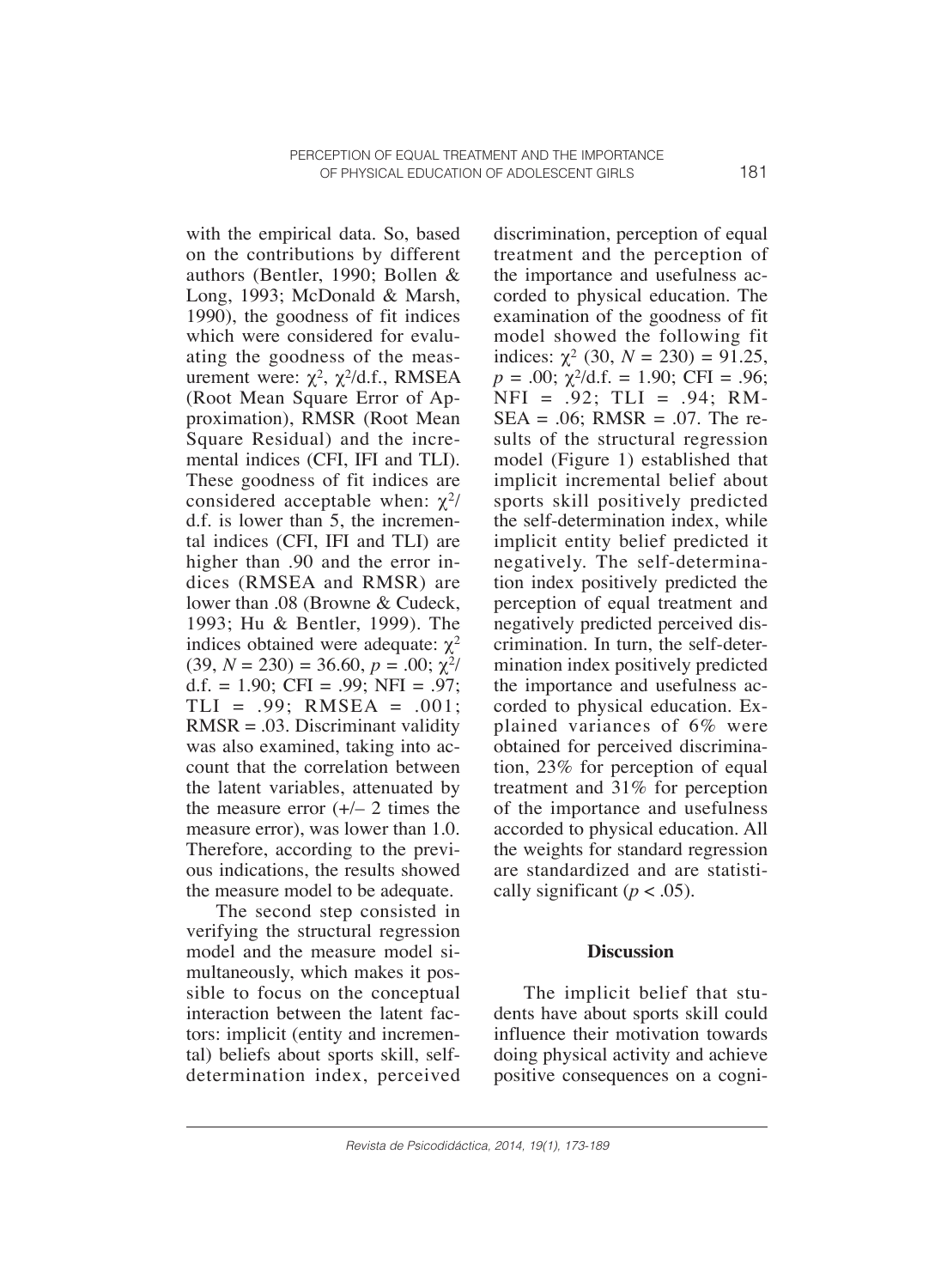

*Figure 1.* Structural regression model.

tive level (learning a sports skill), on a social level (greater perception of equal treatment) and on an affective level (importance and usefulness accorded to physical education), which puts an end to any unequal treatment between female and male students in physical education classes (Biddle et al., 1999; Biddle et al., 2003; Li & Lee, 2004; Sarrazin et al., 1996). In order to look further into the influence that these psycho-social variables have on a greater perception of equal treatment and the importance of physical education of students, the study aimed to analyze the predictive relation between implicit beliefs about sports skill and the self-determination index, the perception of equal treatment, perceived discrimination and the importance of physical education classes for students. After estimating the structural regression model, the hypotheses established were confirmed. The results showed that implicit incremental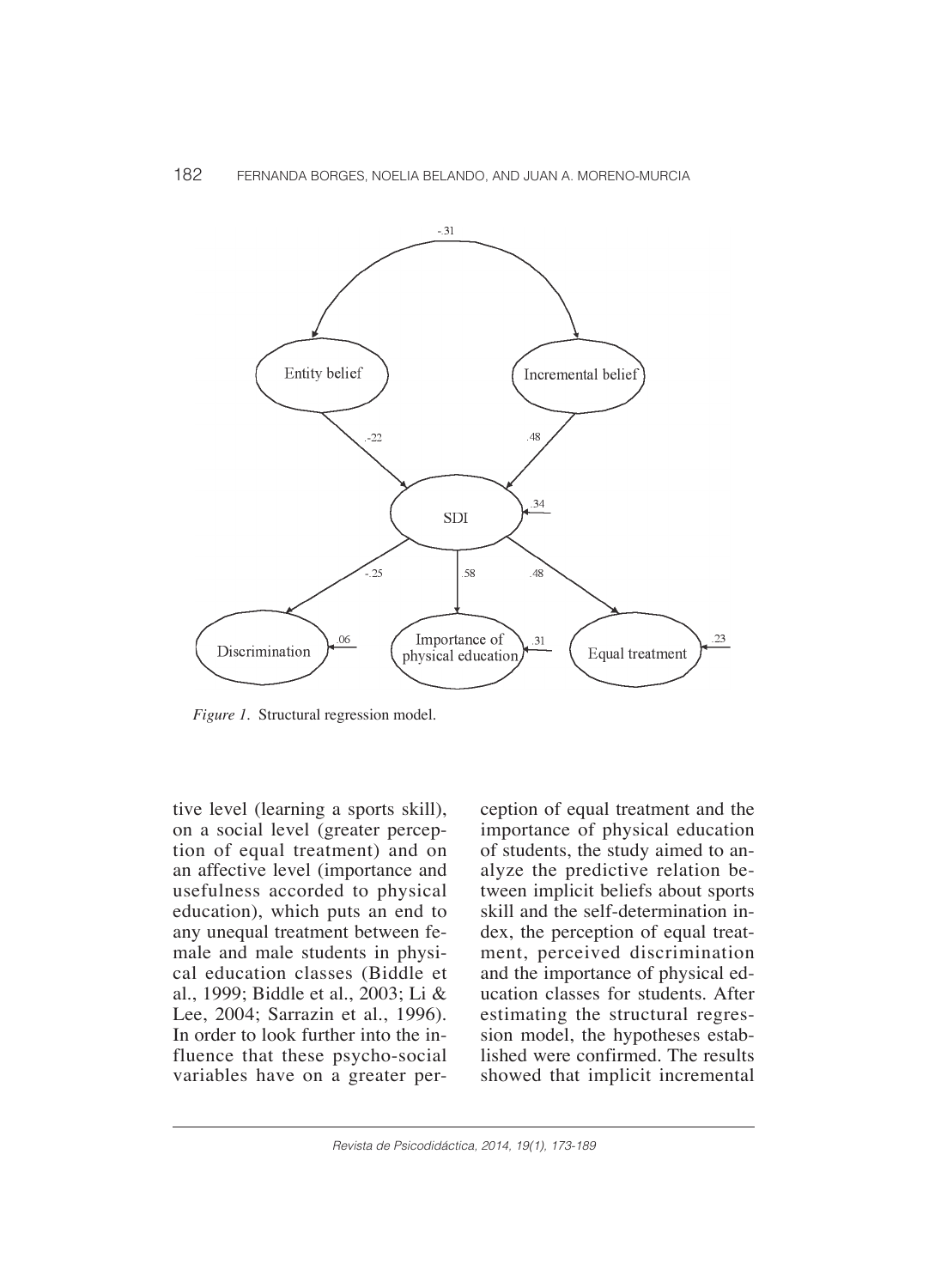belief about sports skill positively predicted the self-determination indices, whereas implicit entity belief about the skill predicted them negatively. In the same line, different studies (Li, Lee, & Solmon, 2005; Ntoumanis & Biddle, 1999; Sarrazín, Vallerand, Guillet, Pelletier, & Cury, 2002; Sicilia et al., 2011) coincide with regard to the relation between an education-sports context where implicit incremental belief about sports skill is promoted (valuation of the process and personal selfimprovement) and a greater selfmotivation in students. In contrast to the second hypothesis, the selfdetermined index was found to negatively predict perceived discrimination and positively predict equal treatment. In this sense, Fortier and Grenier (1999) related the most self-determined forms of motivation with a greater perception of equal treatment. Likewise, the self-determination index positively predicted the perception of the importance that female students give to physical education. These results are in line with several research studies (Florence, 1991; Moreno-Murcia et al., 2013), where female and male students who are self-determinedly motivated are seen to present a more positive attitude towards physical education.

From a global perspective, the results obtained and the different studies revised indicate that the environment the teacher generates in physical education classes (classroom climate) could lead to positive and/or negative consequences of adolescents in relation to physical education (Derry, 2002). If teachers promote the belief that sports skills can be improved through involvement in learning, effort and group work in physical education classes, they could encourage students to have a greater perception of equal treatment and a lower perception of behaviors. Coeducational schooling could establish methodological and pedagogical bases to try and make inequality between sexes disappear. To do so, it is believed that teachers could base their classroom intervention on the motivational strategies proposed by Ames and Archer (1988), Ames (1992), and Moreno-Murcia and Martínez-Galindo (2011). The strategies to be followed are based on the design of a range of tasks aimed at equality, using tasks suited to motor competence, achieving an optimum emotional climate, involving equal practice, acknowledging effort equally, promoting equality through the different ways of grouping tasks, making a process focused evaluation, making the most of practice time, evaluating autonomous behavior in female students and generating responsibility equally. The aim is for teachers to show equal treatment in their affective interaction within physical education classes; prioritizing self-improvement, effort and social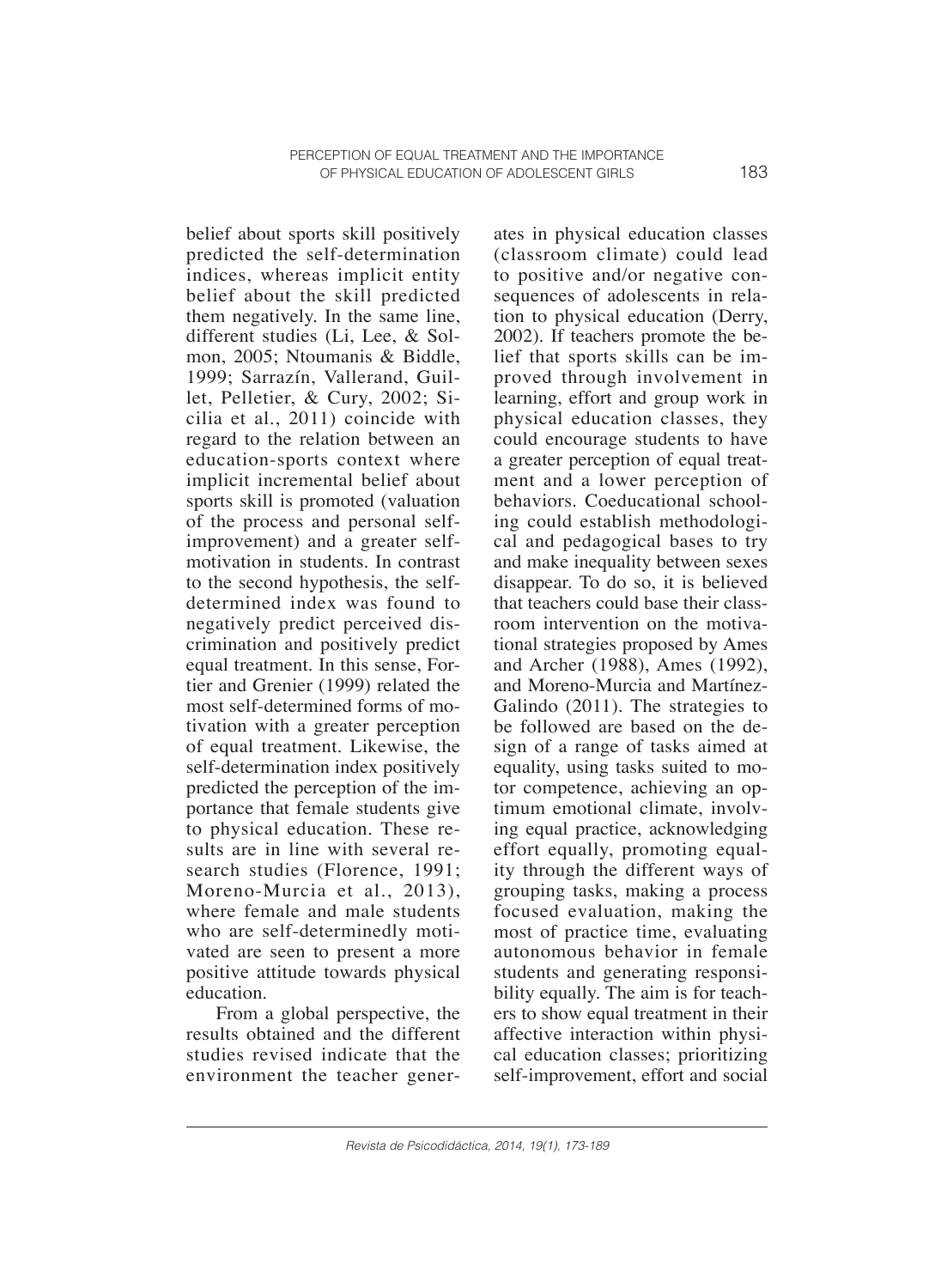support, transmitting the belief that sports skill can be improved (Ryan and Deci, 2000) so that students manage to become more self-determined in their motivation and more satisfied with their physical education classes.

Nevertheless, we have found some limitations to this study in relation to its correlational design, which does not allow for causal relations to be established, and to the problem of equivalent models that occur in the structural regression technique (Hershberger, 2006), assuming that the model presented in this study is only one of several possibilities. It would, therefore, be of interest if future research in experimental design were to analyze the variables presented in the area of healthy physical activity or sports training in order to relate these variables to others such as: dispositional orientation, psychological mediators, intention of doing sport, academic performance and satisfaction with life. For a deeper look into the positive consequences of doing physical activity among adolescent girls, studies could be designed to approach the possible relation between the variables studied and students' doing physical activity-sports in their leisure time.

#### References

- Ames, C. (1992). Achievement goals, motivational climate and motivational processes. En G. C. Roberts (Ed.), *Motivation in sport and exercise* (pp. 161-176). Champaign, IL: Human Kinetics.
- Ames, C., & Archer, J. (1988). Achievement goals in the classroom: Student's learning strategies a motivation processes. *Journal of Educational Psychology*, *80*, 260-267. doi: 10.1037/0022- 0663.80.3.260
- Anderson, J. C., & Gerbing, D. W. (1988). Structural equation modeling in practice: A review and recommended two-step approach. *Psy-*

*chological Bulletin*, *103,* 411-423. doi: 10.1037//0033-2909.103.3.411

- Bentler, P. M. (1990). Comparative fix indexes in structural models. *Psychological Bulleting, 107,* 238-246. doi: 10.1037/0033-2909.107.2.238
- Biddle, S., Cury, F., Goudas, M., Sarrazin, P., Famose, J. P., & Durand, M. (1995). Development to scales to measure perceived physical education class climate: a cross-national project. *British Journal of Educational Psychology*, *65*, 341- 358. doi: 10.1111/j.2044-8279.1995. tb01154.x
- Biddle, S., Soos, I., & Chatzisarantis, N. (1999). Predicting physical ac-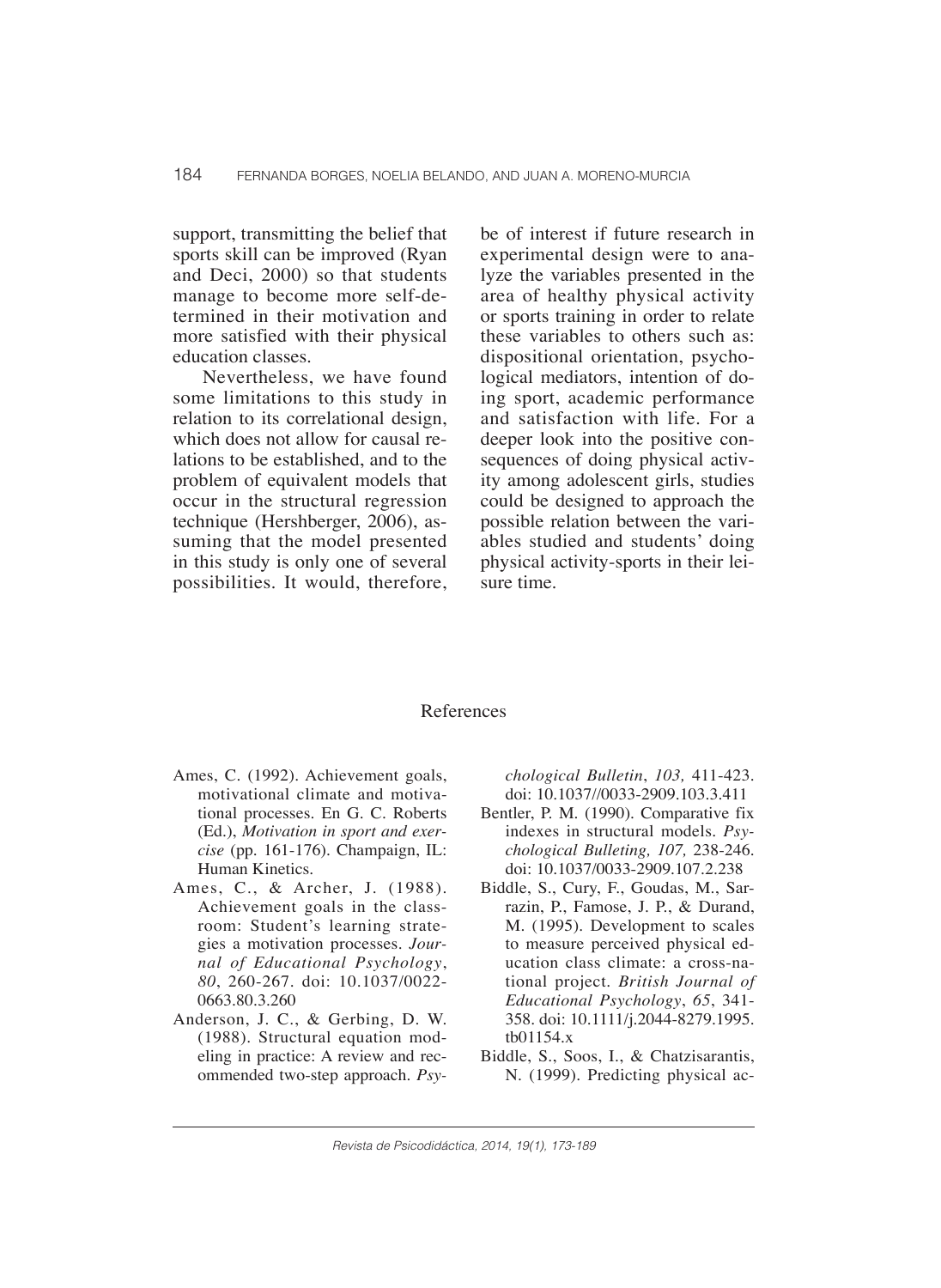tivity intentions using a goal perspectives approach: a study of Hungarian youth. *Scandinavian Journal of Medicine and Science in Sports*, *9,* 353-357. doi: 10.1111/j.1600- 0838.1999.tb00256.x

- Biddle, S. J. H., Wang, C. K. J., Chatzisarantis, N. L. D., & Spray, C. M. (2003). Motivation for physical activity in young people: Entity and incremental beliefs about athletic ability. *Journal of Sports Sciences*, *21,* 973-989. doi: 10.1080/02640410310001641377
- Bollen, D. A., & Long, J. S. (1993). *Testing structural equation models.*  Sage: Newbury Park, CA.
- Browne, M. W., & Cudeck, R. (1993). Alternative ways of assessing model fit. In K. A. Bollen & J. S. Long (Eds.), *Testing structura equation models* (pp. 136-162). Newbury Park, CA: Sage.
- Byrne, B. M. (2001). *Structural equation modeling with Amos: basic concepts, applications, and programming.* Mahwah, N. J: Erlbaum.
- Cecchini, J. A., González, C., Méndez-Giménez, A., & Fernández-Río, J. (2011). Achievement goals, social goals, and motivational regulations in physical education settings. *Psicothema, 23*(1), 51-57.
- Cervelló, E., Jiménez, R., Del Villar, F., Ramos, L., & Santos-Rosa, F. J. (2004). Goal orientations, motivational climate, equality, and discipline of Spanish physical education students. *Perceptual and Motor Skills*, *99*, 271-283. doi: 10.2466/ PMS.99.4.271-283
- Deci, E. L., & Ryan, R. M. (1985). *Intrinsic motivation and self-determination in human behavior.* New York: Plenum. doi: 10.1007/978-1- 4899-2271-7
- Deem, R., & Gilroy, S. (1998). Physical activity, life-long learning and empowerment: Situating sport in women's leisure. *Sport, Education and Society*, *3*, 89-104. doi: 10.1080/1357332980030106
- Derry, J. A. (2002). Single-sex and coeducation physical education: perspective of adolescent girls and female physical education teachers (research). *Melpomene Journal*, *22*, 17-28.
- Dweck, C. S. (1999). *Self-Theories: Their role in motivation, personality, and development*. Philadelphia: Taylor and Francis.
- Fernández-Río, J. F., Méndez-Giménez, A., Cecchini, J. A., & González de Mesa, C. (2012). La influencia de las metas de logro y las metas sociales sobre el "fairplay" de estudiantes de Educación Física de Secundaria. *Revista de Psicodidáctica*, *17*(1), 73-94. doi: 10.1387/RevPsicodidact.1816
- Florence, J. (1991). *Tareas significativas en Educación Física Escolar.*  Barcelona: INDE.
- Fortier, M. S., & Grenier, M. N. (1999). Déterminants personnel set situationnels de l'adhérence à l'exercise: uneétu de prospective. *STAPS*, *48*, 25-37.
- González-Cutre, D., Sicilia, A., & Moreno, J. A. (2008). Modelo cognitivo-social de la motivación de logro en educación física. *Psicothema*, *20*(4), 642-651.
- Goudas, M. (1998). Motivational climate and intrinsic motivation of young basketball players. *Perceptual and Motor Skills*, *86*, 323-327. doi: 10.2466/pms.1998.86.1.323
- Goudas, M., Biddle, S. J. H., & Fox, K. (1994). Perceived locus of causality, goal orientations and perceived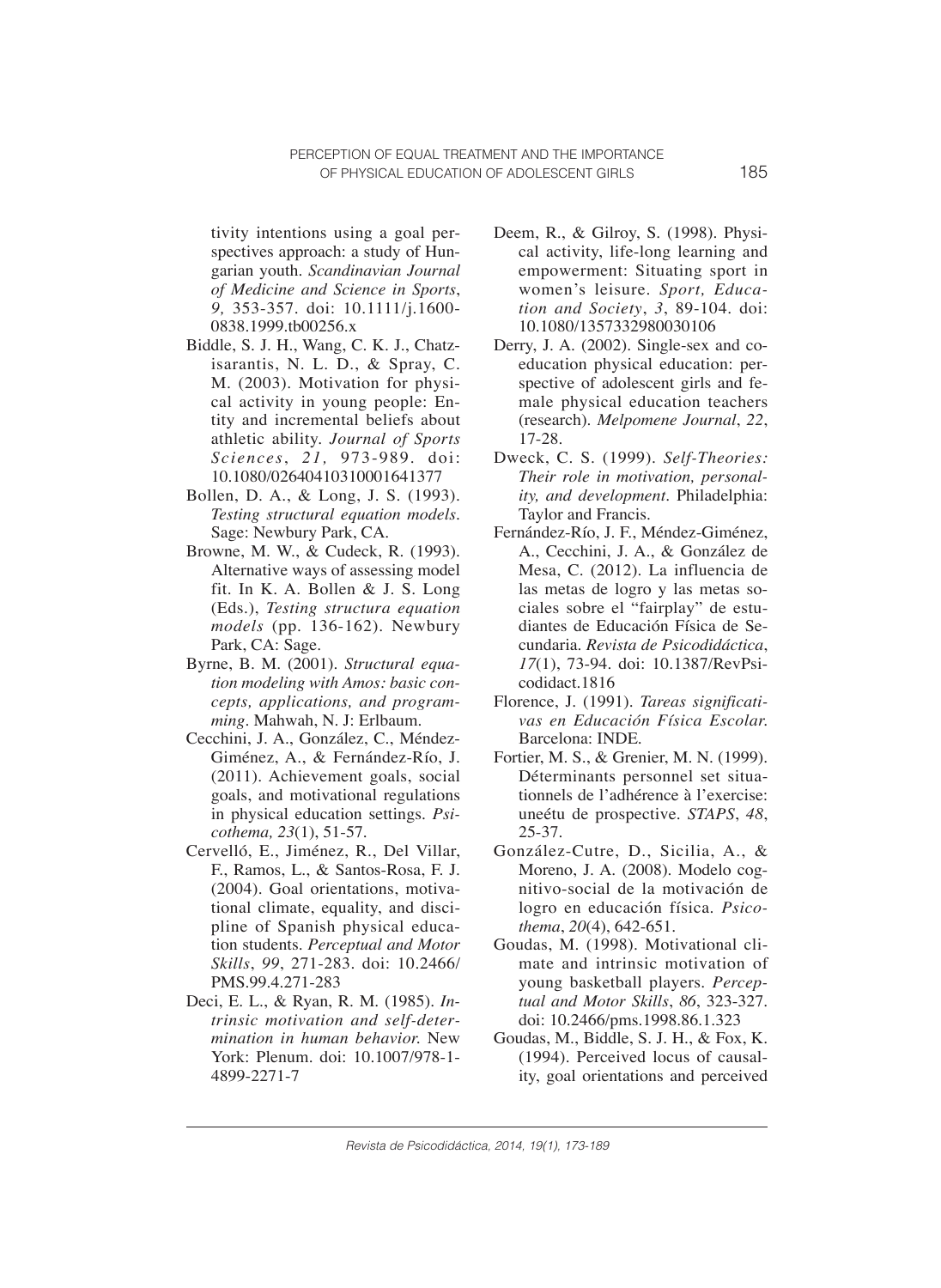competence in school physical education classes. *British Journal of Educational Psychology*, *64,* 453- 463. doi: 10.1111/j.2044-8279.1994. tb01116.x

- Guan, J., Xiang, P., McBride, R., & Bruene, A. (2006). Achievement goals, social goals and students' reported persistence and effort in high school physical education. *Journal of Teaching in Physical Education*, *25*, 58-74.
- Hershberger, S. L. (2006). The problem of equivalent structural models. In G. R. Hancock, & R. O. Mueller (Eds.), *Structutral equation modeling: A second course* (pp. 13-42). Greenwich, CT: Information Age Publishing.
- Hicks, M. K., Wiggins, M. S., Crist, R. W., & Moode, F. M. (2001). Sex differences in grade three students' attitudes toward physical activity. *Perceptual and Motor Skills*, *93*, 97-102. doi: 10.2466/PMS.93.5.97- 102
- Hu, L., & Bentler, P. M. (1999). Cutoff criteria for fit indexes in covariance structure analysis: conventional criteria versus new alternatives. *Structural Equation Modeling*, *6*, 1-55. doi: 10.1080/10705519909540118
- Li, W., & Lee, A. M. (2004). A review of conceptions of ability and related motivational constructs in achievement motivation. *Quest*, *56,* 439-461. doi: 10.1080/00336297.2004.10491836
- Li, W., Lee, A. M., & Solmon, M. A. (2005). Relationships among dispositional ability conceptions, intrinsic motivation, perceived competence, experience, persistence, and performance. *Journal of Teaching in Physical Education*, *24,* 51-65.
- Marsh, H. W., Richards, G.E., Johnson, S., Roche, L., & Tremayne, P. (1994). Physical self-description questionnaire: psychometric properties and a multitrait-multimethod analysis of relations to existing instruments. *Journal of Sport & Exercise Psychology*, *16,* 270-305.
- McDonald, R. P., & Marsh, H. W. (1990). Choosing a multivariate model: Noncentrality and goodness of fit. *Psychological Bulleting*, *107*, 247-255. doi: 10.1037//0033- 2909.107.2.247
- Moreno, J. A., & Cervelló, E. (2010). *Motivación en la actividad física y el deporte*. Sevilla: Wanceulen.
- Moreno-Murcia, J. A., Cervelló, E., González-Cutre, D., Julián, J. A., & Del Villar, F. (2011). *La motivación en el deporte. Claves para el éxito*. Barcelona: Inde.
- Moreno-Murcia, J. A., Cervelló-Gimeno, E., Martínez-Galindo, C., & Moreno, R. (2013). Validación de la Escala de Creencias Implícitas de habilidad (CNAAQ-2) al contexto español. Diferencias según la práctica físico-deportiva*. RICYDE. Revista Internacional de Ciencias del Deporte*, *9*, 100-113. doi: 10.5232/ ricyde2013.03201
- Moreno, J. A., González-Cutre, D., & Chillón, M. (2009). Preliminary validation in Spanish of a scale designed to measure motivation in physical education classes: the Perceived Locus of Causality (PLOC) Scale. *Spanish Journal of Psychology*, *12*(4), 327-337.
- Moreno, J. A., Llamas, L. S., & Ruiz, L. M. (2006). Perfiles motivacionales y su relación con la importancia concedida a la educación física. Motivational profiles and their relationship with theem phasison phy-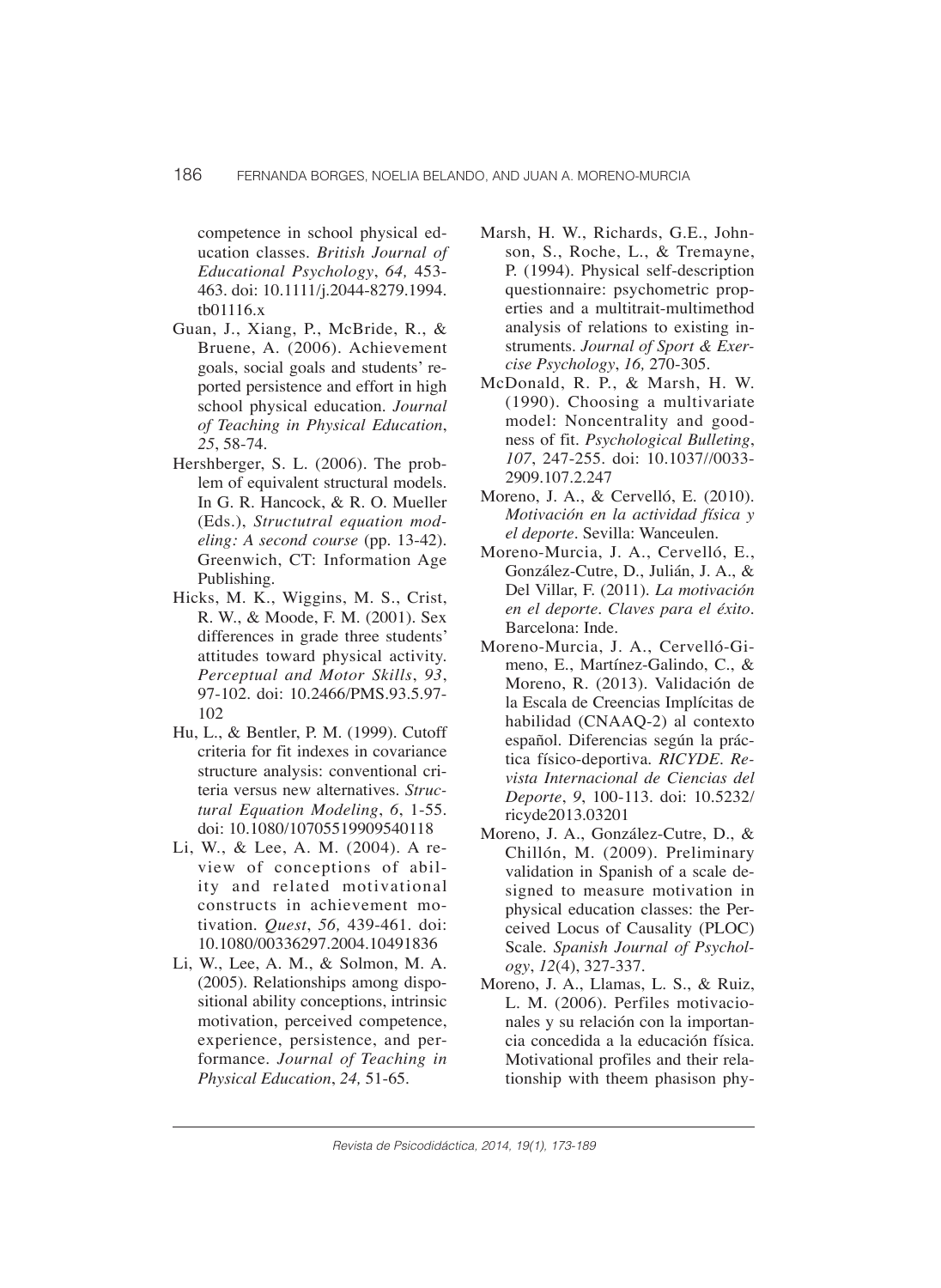sical education. *Psicología Educativa*, *12,* 49-63.

- Moreno-Murcia, J. A., & Martínez-Galindo, C. (2011). *Guía para una práctica igualatoria*. Barcelona: Inde.
- Moreno-Murcia, J. M., Zomeño, T., Marín de Oliveira, L. M., Ruiz, L. M., & Cervelló, E. (2013). Percepción de la utilidad e importancia de la educación física según la motivación generada por el docente. *Revista de Educación*, 362, 380-401. doi: 10-4438/1988-592X-RE-2011- 362-165
- Nicholls, J. G. (1992). The general and the specific in the development and expression of achievement motivation. In G. C. Roberts (Ed.), *Motivation in sport and exercise* (pp. 31-56). Champaign, IL: Human Kinetics.
- Ntoumanis, N., & Biddle, S. (1999). Affect and achievement goals in physical activity: a meta-analysis. *Scandinavian Journal of Medicine and Science in Sports*, *9*, 315-332. doi: 10.1111/j.1600-0838.1999. tb00253.x
- Ommundsen, Y. (2001). Students' implicit theories of ability in physical education classes: the influence of the motivational aspects of the learning environment. *Learning Environments Research*, *4,* 139-158. doi: 10.1023/A:1012495615828
- Papaioannou, A. (1998a). Goal perspective, reasons for behaving appropriately, and self-reported discipline in physical education lessons. *Journal of Teaching in Physical Education*, *17*, 421-441.
- Papaioannou, A. (1998b). Goal perspective, reasons for behaving appropriately, and self-reported discipline in physical education lessons. *Journal*

*of Teaching in Physical Education*, *17*, 421-441.

- Pratt, M., Macera, C. A., & Blanton, C. (1999). Levels of physical activity and inactivity in children and adults in the United States: current evidence and research issues. *Medicine and Science in Sports and Exercise*, *31*, 526-533. doi: 10.1097/00005768-199911001- 00007
- Ros, I., Goikoetxea, J., Gairín, J., & Lekue, P. (2012). Implicación del alumnado en la escuela: diferencias interindividuales e intercentros. *Revista de Psicodidáctica*, *17*(2), 291-307. doi: 10.1387/Rev.Psicodidact.4557
- Ryan, R. M., & Deci, E. L. (2000). Self-determination theory and the facilitation on intrinsic motivation, social development, and well-being. *American Psychologist*, *55,* 68-78. doi: 10.1037//0003-066X.55.1.68
- Ryan, R. M., Stiler, J., & Linch, J. H. (1994). Representations of relationships to teachers, parents, and friends as predictors of academic motivation and self-esteem. *Journal of Early Adolescence*, *14*, 226-249. doi: 10.1177/027243169401400207
- Sarrazin, P., Biddle, S. J. H., Famose, J. P., Cury, F., Fox, K., & Durand, M. (1996). Goal orientations and conceptions of the nature of sport ability in children: a social cognitive approach. *British Journal of Social Psychology*, *35,* 399-414. doi: 10.1111/j.2044-8309.1996. tb01104.x
- Sarrazin, P., Vallerand, R., Guillet, E., Pelletier, L., & Cury, F. (2002). Motivation and dropout in female handballers: a 21-month prospective study. *European Journal of Social Psychology*, *32*, 395-418. doi: 10.1002/ejsp.98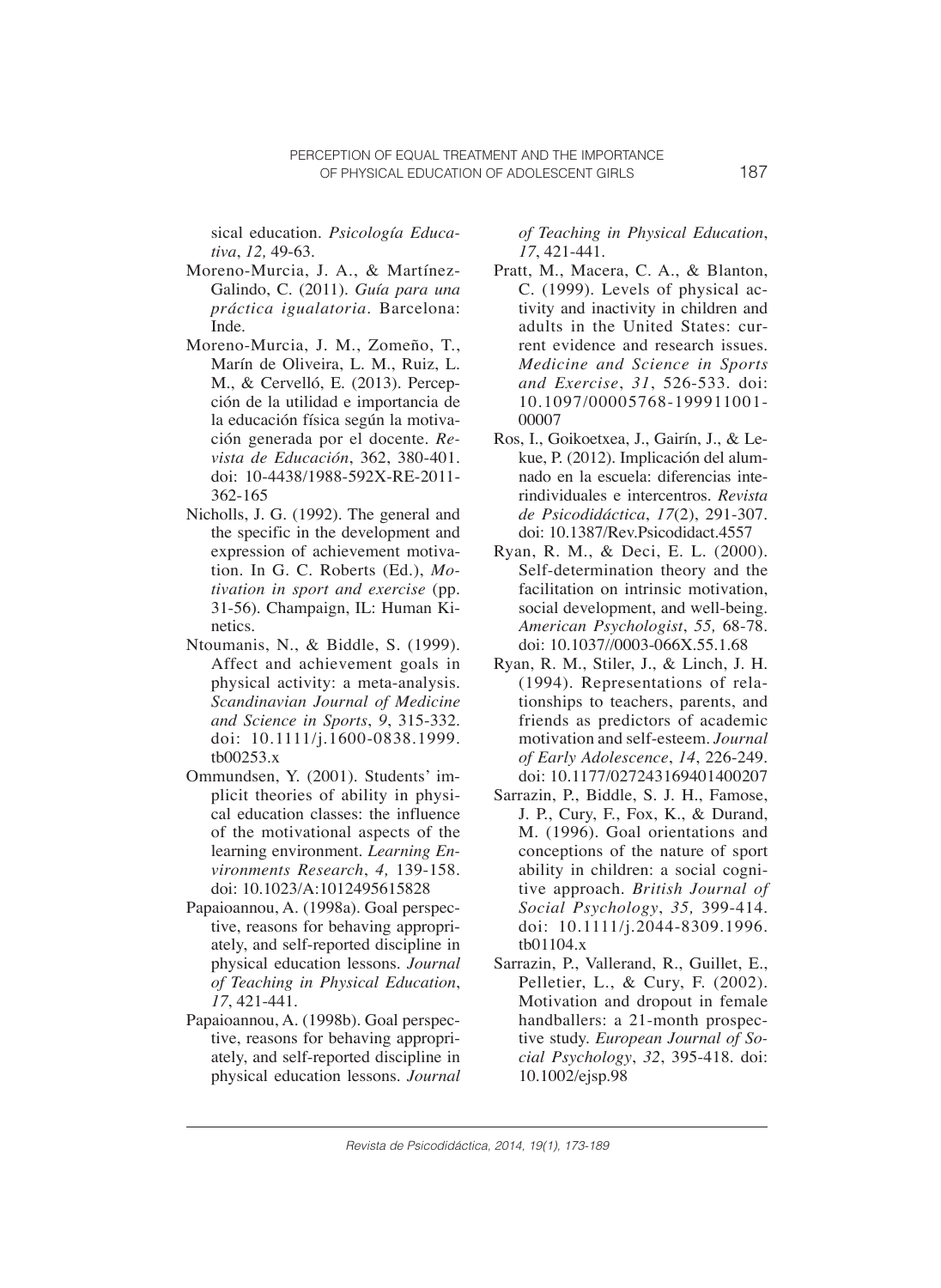- Scraton, S. (1992). *Shaping up to Womanhood: girls and physical education*. Buckingham, OU Press.
- Shropshire, J., Carrol, B., & Yim, S. (1997). Primary school children's attitudes to physical eduation: gender differences. *European Journal of Physical Education*, *2*, 23-38. doi: 10.1080/1740898970020103
- Sicilia, A., Águila, C., González-Cutre, D., & Moreno-Murcia, J. A. (2011). Factores motivacionales y experiencia autotélica en el ejercicio físico: Propuesta de un modelo explicativo. *Universitas Psychologica*, *10,* 125-135.
- Sports Council (1998). *Women and sport: policy and frameworks for actions*. London, Sports Council.
- Standage, M., Duda, J. L., & Ntoumanis, N. (2003).A model of contextual motivation in physical education: using constructs from self-determination and achievement goal theories to predict physical activity intentions. *Journal of Educational Psychology*, *95,* 97-110. doi: 10.1037//0022-0663.95.1.97
- Vallerand, R. J. (1997). Toward a hierarchical model of intrinsic and extrinsic motivation. In M. P. Zanna

(Ed.), *Advances in experimental social psychology* (pp. 271-360). New York: Academic Press. doi: 10.1016/ S0065-2601(08)60019-2

- Vallerand, R. J. (2001). A hierarchical model of intrinsic and extrinsic motivation in sport and exercise. In G. C. Roberts (Ed.), *Advances in motivation in sport and exercise*  (pp. 263-319). Champaign, IL: Human Kinetics.
- Vallerand, R. J. (2007). Intrinsic and extrinsic motivation in sport and physical activity. A review and a look at the future. In G. Tenenbaum & R. C. Eklund (Eds.), *Handbook of Sport Psychology* (3.ª ed., pp. 59- 83). Nueva York: John Wiley. doi: 10.1002/9781118270011.ch3
- Williams, V., & Woodhouse, J. (1996). Delivering the discourse, urban adolescents' perceptions of physical education. *Sport, Education and Society*, *1*, 201-213. doi: 10.1080/1357332960010205
- Xiang, P., Lee, A., & Williamson, L. (2001). Conceptions of ability in physical education: children and adolescents. *Journal of Teaching in Physical Education*, *20*, 282-294.